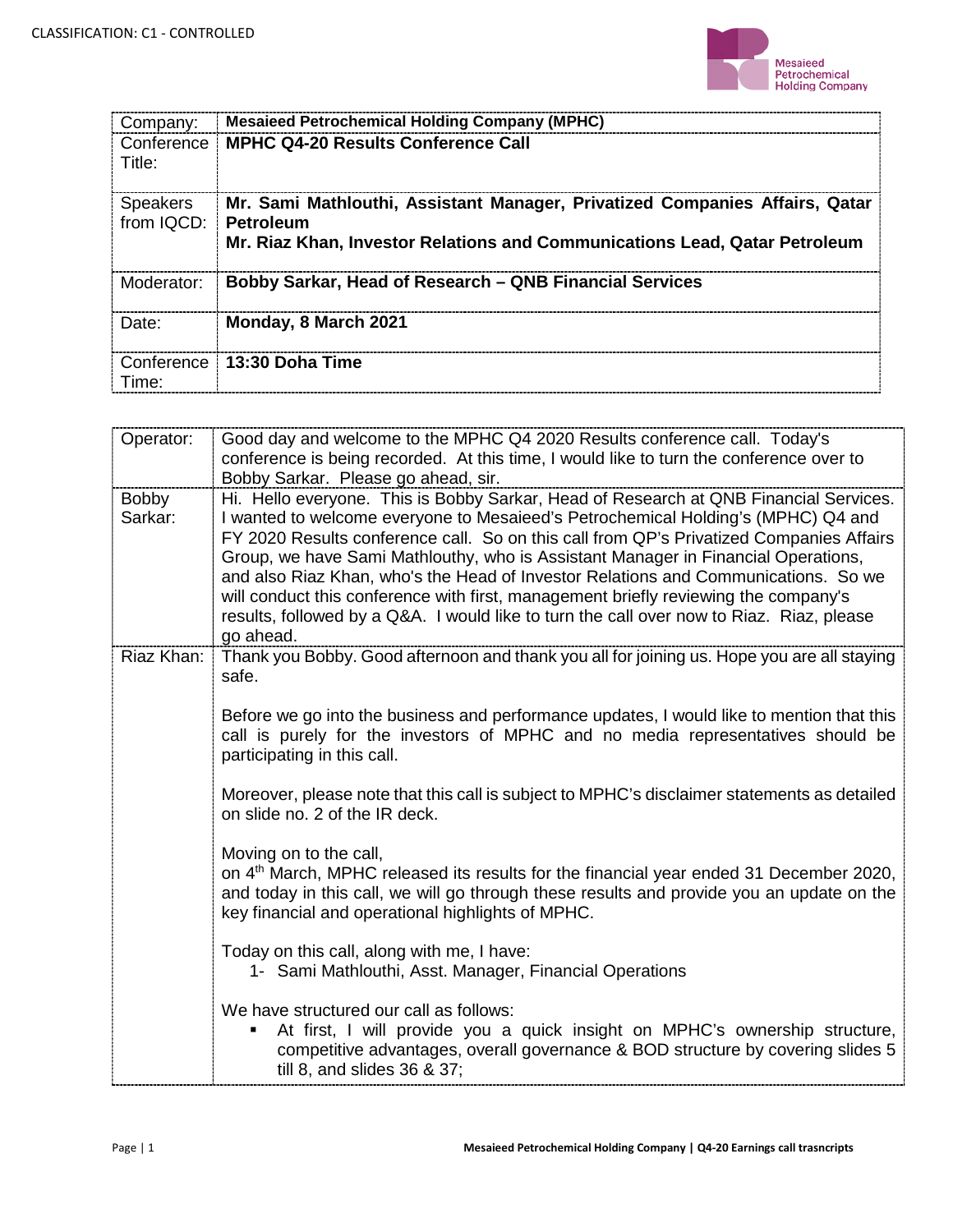

|                     | Secondly, Mr. Sami will brief you on MPHC's key operational & financial<br>performance matrix.                                                                                                                                                                                                                                                                                                                                                                                                                                |
|---------------------|-------------------------------------------------------------------------------------------------------------------------------------------------------------------------------------------------------------------------------------------------------------------------------------------------------------------------------------------------------------------------------------------------------------------------------------------------------------------------------------------------------------------------------|
|                     | Later, I will provide you with insights on the segmental performance and CAPEX<br>٠<br>updates.                                                                                                                                                                                                                                                                                                                                                                                                                               |
|                     | And finally, we will open the floor for the Q&A session.<br>٠                                                                                                                                                                                                                                                                                                                                                                                                                                                                 |
|                     | To start with, as detailed on slide no. 6 of the IR deck, the ownership structure of MPHC<br>comprises of Qatar Petroleum with approximately 65.4% stake and the rest is in the free<br>float.                                                                                                                                                                                                                                                                                                                                |
|                     | As detailed on slide no. 5, Qatar Petroleum, being the main shareholder of MPHC provides<br>most of the head office functions through a service-level agreement. The operations of<br>MPHC's joint ventures are independently managed by their respective Board of Directors,<br>along with the senior management team.                                                                                                                                                                                                       |
|                     | The BOD structure is detailed on slide no. 7 of the IR Presentation.                                                                                                                                                                                                                                                                                                                                                                                                                                                          |
|                     | In terms of competitive advantages, as detailed on slide no. 8, all of the MPHC's group<br>companies are strategically placed in terms of competitively priced and assured feedstock<br>supply under long term arrangements, solid liquidity position, with a strong cash flow<br>generation capability and presence of most reputed JV partners. Additionally, its<br>partnership with Muntajat, a global leader in marketing and distribution of chemical<br>products, acts as a catalyst for its access to global markets. |
|                     | In terms of the Governance structure of MPHC, you may refer to slides 36 & 37 of the IR<br>deck, which covers various aspects of MPHC's code of corporate governance in detail.                                                                                                                                                                                                                                                                                                                                               |
|                     | I will now hand over to Sami.                                                                                                                                                                                                                                                                                                                                                                                                                                                                                                 |
| Sami<br>Mathlouthi: | Thank you Riaz. Good afternoon and thank you all for joining us.                                                                                                                                                                                                                                                                                                                                                                                                                                                              |
|                     | To start with, MPHC's business performance for the financial year 2020 is a pure reflection<br>of challenging macro-economic conditions, with an overall decline of 74% in terms of<br>bottom line profitability in comparison to last year, as reflected on slide no. 14.                                                                                                                                                                                                                                                    |
|                     | The financial performance was impacted by uncontrollable external factors continued from<br>2019 such as the slowdown in global economies, limited GDP growth, along with the<br>unprecedented spread of COVID-19 pandemic and the ongoing volatilities in oil prices.                                                                                                                                                                                                                                                        |
|                     | The challenging macro-economic conditions led to a decline of 17% in terms of revenue,<br>compared to last year. This decline was mainly due to the lowered blended selling prices,<br>which declined by 12% on a year-on-year basis.                                                                                                                                                                                                                                                                                         |
|                     | Sales volumes also declined by 5% in comparison to last year, due to the drop in<br>production volumes and lower demand.                                                                                                                                                                                                                                                                                                                                                                                                      |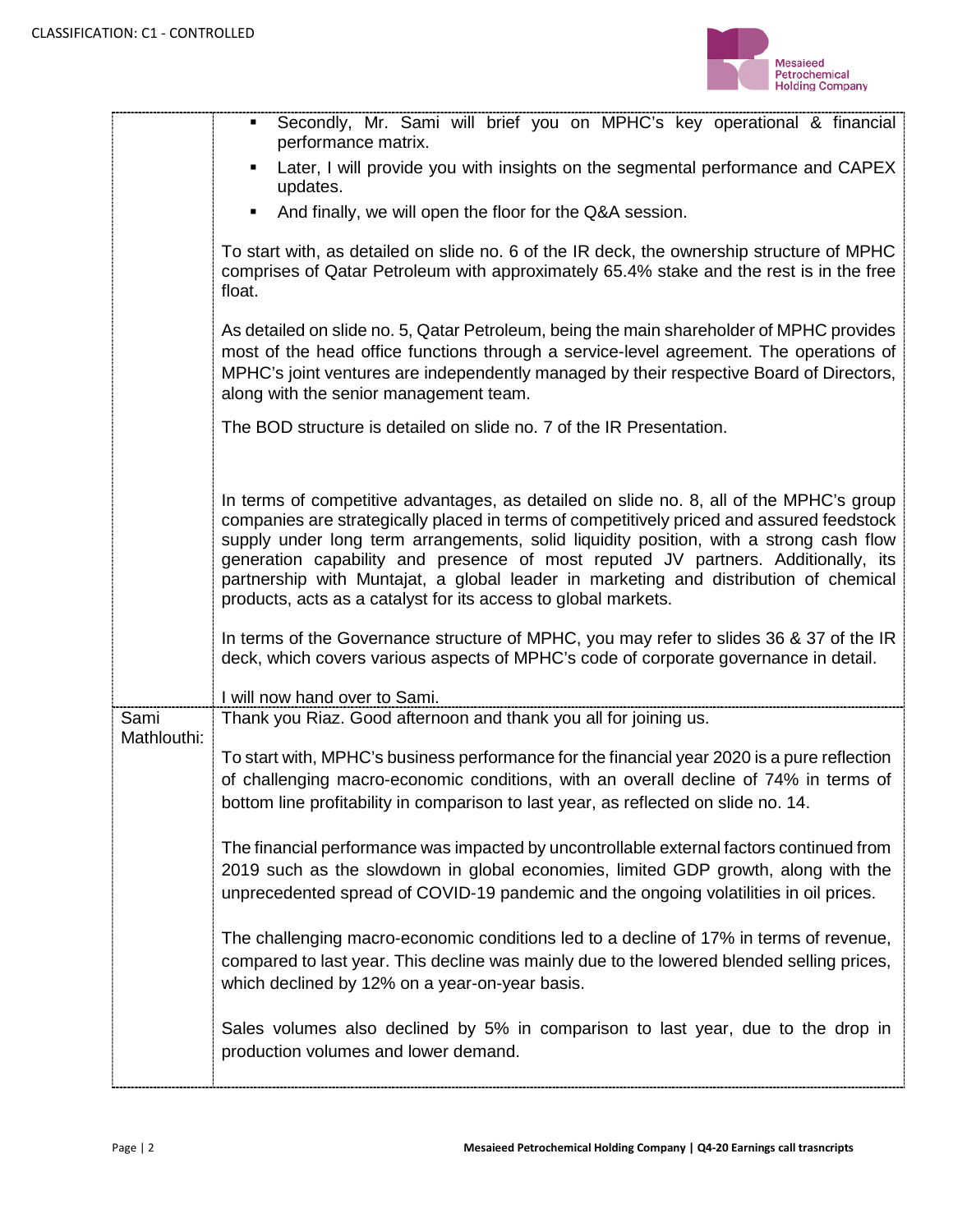

The production volumes declined by 9% year-on-year basis, amid planned maintenance shutdowns, especially in Q1-20. However, production volumes improved significantly in the second half of 2020, compared to first half of 2020 with better operating rates.

When analyzing the decline in profitability in more detail, as reflected on slide 15, the main contributor towards a total variance in the bottom line profitability is mainly due to declining prices and volumes which in total contributed to a decrease of QR 496 million in the Company's earnings for 2020. Although, this was partially off-set by lowered feedstock unit cost and decline in feedstock volumes due to shutdowns, which added favorably towards the bottom line earnings by QR 123 million.

The bottom line was also negatively impacted due to the negative inventory movements amounting to QR 67 million, on account of large inventory drawdowns due to planned shutdowns and turnarounds.

The restatement of last year's net profit amounting to QR 885 million in relation to booking of the effects of tax exemptions within last year's profitability, also contributed negatively to the overall bottom line's growth for the current year.

While, current year profitability was also impacted by impairment provisions booked during the year amounting to QR 105 million in relation to certain tax refunds.

MPHC's financial performance improved in Q4-20. Revenue grew by 34% to reach QR 837 million, whilst the net profit increased by 3% versus Q3-20.

The growth was mainly driven by remarkable run in the commodity prices, driven by persistent rebound in crude prices, along with a surge in product demand following easing out of lockdown restrictions, stimulus announcements and vaccine optimism. MPHC's blended selling prices increased by 15%, quarter-on-quarter basis. Sales volumes also increased by 17% versus Q3-20, on account of recovery in macroeconomic sentiments leading to improved demand and better operating rates. The growth in revenues was offset by booking of one-off impairment provision booked during Q4-20 amounting to QR 105 million in relation to certain tax refunds.

Before we go into the segmental updates, I would like to highlight some of the key initiatives, as detailed on slide 34, which the Group companies had taken to ensure our resilience in this challenging macroeconomic situation.

These measures included optimizing human resource structures, reducing direct costs in relation to utilities and maintenance, reducing non-production related expenditures including sales, corporate and administrative related expenses. Similarly, the Group reviewed its CAPEX programs across all the segments and identified CAPEX items that can either be avoided or deferred, without affecting the overall quality, safety, environmental aspects and reliability of the operations.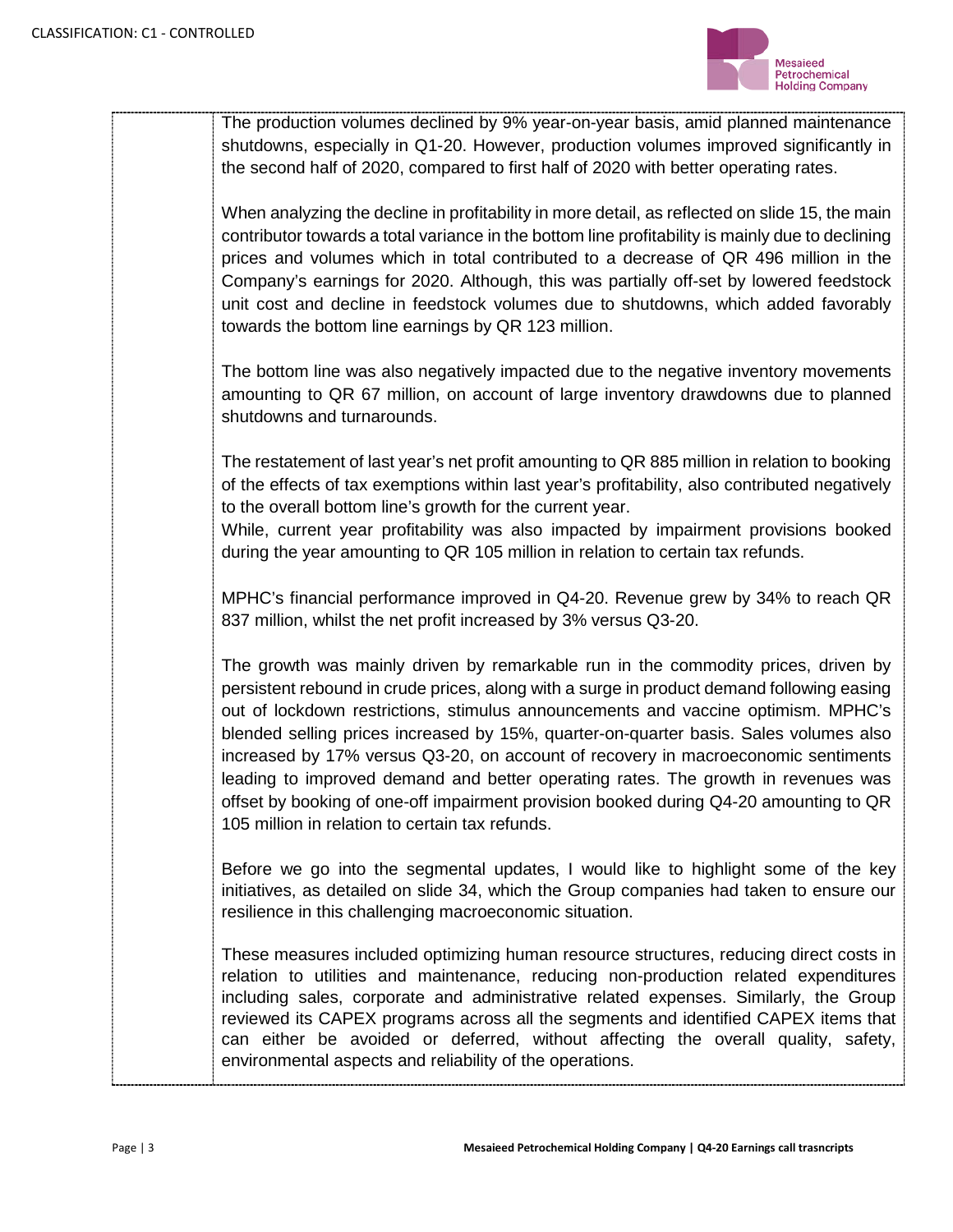

|                                                                                                                                                                                   | On overall basis, our base case strategy will be to continue its focus on the strategic |
|-----------------------------------------------------------------------------------------------------------------------------------------------------------------------------------|-----------------------------------------------------------------------------------------|
| drivers of operational reliability in terms of continued improvement in efficiency, through                                                                                       |                                                                                         |
| cost optimization programs, which would enable the Group to contain costs while making                                                                                            |                                                                                         |
| strategic investments for unlocking further growth potential.                                                                                                                     |                                                                                         |
| I will now hand over to Mr. Riaz Khan, to cover the segmental performance.                                                                                                        |                                                                                         |
| Riaz Khan:<br>Thank you Sami.                                                                                                                                                     |                                                                                         |
|                                                                                                                                                                                   |                                                                                         |
| Petrochemicals                                                                                                                                                                    |                                                                                         |
| Starting with Petrochemicals segment, as covered in slides 21 till 25, the overall profitability                                                                                  |                                                                                         |
| of this segment has remained under pressure with an overall decline in the bottom-line<br>earnings of 48% year-on-year basis. This was mainly due to the declining selling prices |                                                                                         |
| and lowered sales volumes.                                                                                                                                                        |                                                                                         |
|                                                                                                                                                                                   |                                                                                         |
| The decline in the segment's blended product prices of 13%, coupled with a decline in                                                                                             |                                                                                         |
| sales volumes of 7%, led to an overall decline in revenues by 19%, within the segment.                                                                                            |                                                                                         |
|                                                                                                                                                                                   |                                                                                         |
| The decline in sales volumes was due to the overall decline in production volumes primarily                                                                                       |                                                                                         |
| due to the planned periodic turnaround of Q-Chem II facilities carried out during the first                                                                                       |                                                                                         |
| quarter of 2020. The production volumes declined by 11% compared to last year.                                                                                                    |                                                                                         |
|                                                                                                                                                                                   |                                                                                         |
| In terms of segment revenue by geography, as detailed on slide 24, Asia remains a main                                                                                            |                                                                                         |
| market for the segment, where, Indian Sub-continent and Europe are the other key<br>markets for the segment.                                                                      |                                                                                         |
|                                                                                                                                                                                   |                                                                                         |
| Chlor-Alkali                                                                                                                                                                      |                                                                                         |
| Moving on to Chlor-Alkali segment, as detailed on slides 26 till 30. During the year,                                                                                             |                                                                                         |
| segment revenue declined by 9%, compared to last year. The decline in revenue was                                                                                                 |                                                                                         |
| mainly due to the decrease in sales volumes by 2% and selling prices by 8%.                                                                                                       |                                                                                         |
| Sales volumes fell due to the planned maintenance shutdowns. The decline in selling                                                                                               |                                                                                         |
| prices was mainly due to adverse macroeconomic sentiments, causing supply-demand                                                                                                  |                                                                                         |
| imbalances leading to negative effects on the commodity prices.                                                                                                                   |                                                                                         |
|                                                                                                                                                                                   |                                                                                         |
| During the year, the segment reported a net profit of QR 125 million, down by 54% from                                                                                            |                                                                                         |
| last year, mainly due to the overall drop in segment revenue. Production dropped by 6%                                                                                            |                                                                                         |
| due to the periodic planned turnarounds, which is necessary to maintain the plant life and                                                                                        |                                                                                         |
| ensure HSE standards.                                                                                                                                                             |                                                                                         |
|                                                                                                                                                                                   |                                                                                         |
| In terms of segment revenue by geography, as detailed on slide 29, Indian sub-continent<br>remains the main market for this segment.                                              |                                                                                         |
|                                                                                                                                                                                   |                                                                                         |
| Moving on slide no. 32, an important point to note that the CAPEX figures for the years                                                                                           |                                                                                         |
| 2021-25 are based on the 2021 approved budget and business plan which was based on                                                                                                |                                                                                         |
| the expectations of market conditions and commodity prices prevailing at the time of<br>budgeting.                                                                                |                                                                                         |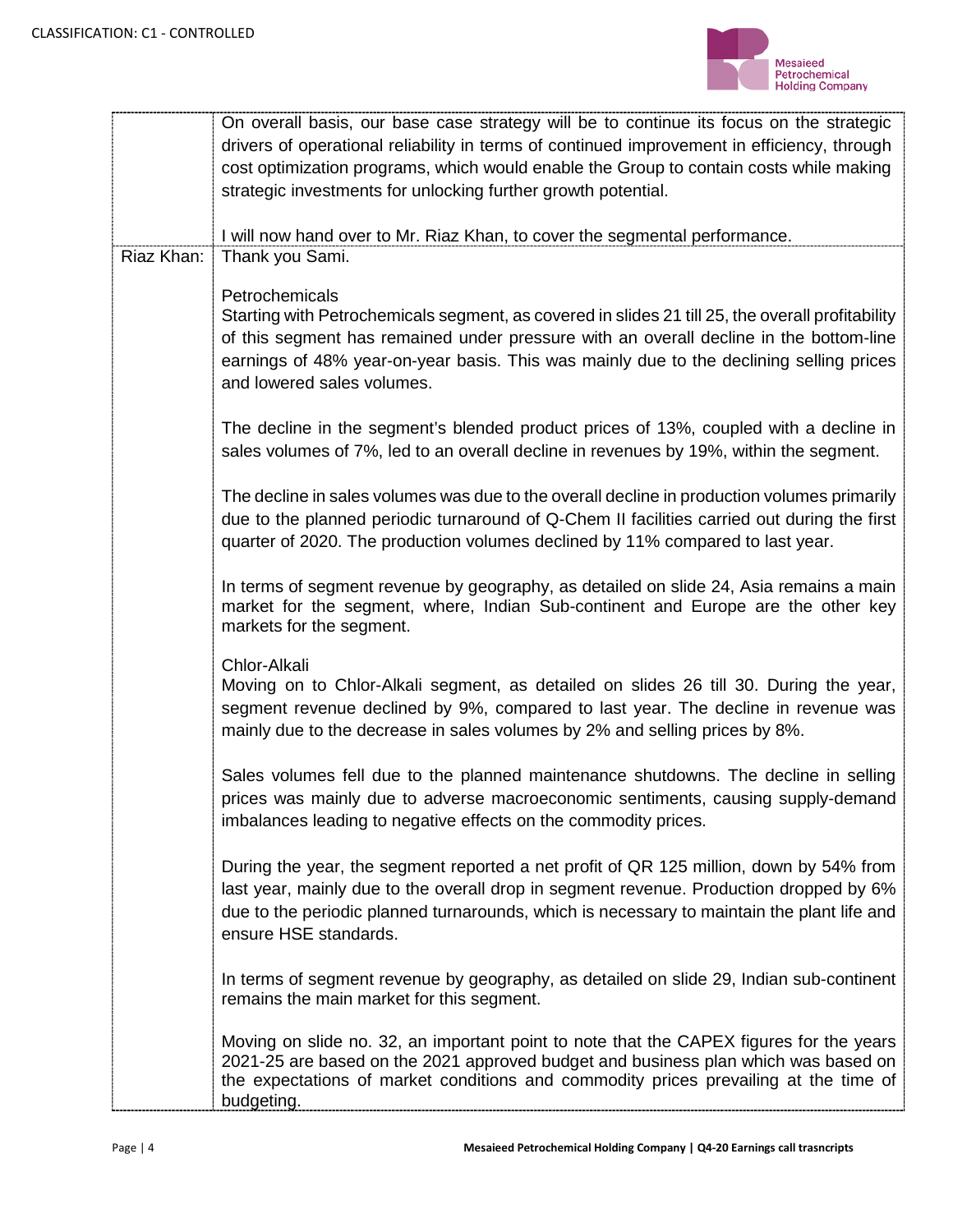

--------------------

|                     | With current market conditions and commodity price trends, the forecasts as detailed on<br>this slide cannot be relied on with absolute certainty, where, the actual realization of these<br>figures might significantly differ as compared to these projections.                                                                                                                                                                                                                                                                                                                                                                                                                                                                                                                                                                                                                                                                                                                                                                                                                                                                                                                                                                                                                                                                                                                                                                                                                                                                                                                                                                                                         |
|---------------------|---------------------------------------------------------------------------------------------------------------------------------------------------------------------------------------------------------------------------------------------------------------------------------------------------------------------------------------------------------------------------------------------------------------------------------------------------------------------------------------------------------------------------------------------------------------------------------------------------------------------------------------------------------------------------------------------------------------------------------------------------------------------------------------------------------------------------------------------------------------------------------------------------------------------------------------------------------------------------------------------------------------------------------------------------------------------------------------------------------------------------------------------------------------------------------------------------------------------------------------------------------------------------------------------------------------------------------------------------------------------------------------------------------------------------------------------------------------------------------------------------------------------------------------------------------------------------------------------------------------------------------------------------------------------------|
|                     | Now we will open the floor for the Q&A Session.                                                                                                                                                                                                                                                                                                                                                                                                                                                                                                                                                                                                                                                                                                                                                                                                                                                                                                                                                                                                                                                                                                                                                                                                                                                                                                                                                                                                                                                                                                                                                                                                                           |
| Operator:           | Thank you. And if you wish to ask a question, please signal by pressing star one on your<br>telephone keypad. Again, that is star one to ask a question. We'll take our first question<br>from Rene Sullivan of Jadwa Investments. Please go ahead.                                                                                                                                                                                                                                                                                                                                                                                                                                                                                                                                                                                                                                                                                                                                                                                                                                                                                                                                                                                                                                                                                                                                                                                                                                                                                                                                                                                                                       |
| Rene<br>Sullivan:   | Yes. Hello. Hi, thank you gentlemen, for the call. First of all, I'd like to ask about the<br>Taxation, note 19 of the financials, if you can shed some light on that, please? And what<br>to expect going forward in terms of refunds, if any? And also in terms of your shutdown<br>schedule, I see that in your CAPEX forecast, plant turnaround is minimal in 2021 and<br>then, it's significant in 2022. What does that relate to? And if you could just give us the<br>schedule of shutdown for 2021 and 2022? Thank you.                                                                                                                                                                                                                                                                                                                                                                                                                                                                                                                                                                                                                                                                                                                                                                                                                                                                                                                                                                                                                                                                                                                                           |
| Sami<br>Mathlouthi: | Hello. Hi. So I will start with the first question, which is relating to Taxation. So taxation<br>has been a new topic, since the signature of the MOU between Qatar Petroleum, the<br>GTA and the Ministry of Finance. So this gives the benefit for the list of companies and<br>the companies included in the MOU, to collect its share of tax in its joint ventures,<br>directly from the company. So basically, in the companies, in their balance sheets, so<br>they have their, this liability relating to deferred tax. And since the company, the holding<br>company is exempt from tax, then we assess together with our auditors and with our<br>experts that those deferred tax liability, they should be reversed in our balance sheet.<br>So this is what we will see in the statement that we have done in 2019, was around QAR<br>884 million, which mainly included QAR 870 million, relating to the deferred tax.<br>In terms of the refunds, so far, so we have in our balance sheet, 2018 refunds, which are<br>relating to our portion of tax, in the joint ventures. And we are normally collecting those<br>amounts from the Ministry of Finance. So the latest update is, this amount is approved<br>and payment will be done in the next few weeks. So in relation to your question number<br>two, relating to the shutdown, so basically we will have a shutdown for the QVC in the<br>last quarter of 2021 and a plant shutdown for the Q-Chem, which will be in 2022. And<br>this would be for around 39 days. In 2021, we are not planning any shutdowns for Q-<br>Chem, Q-Chem1 and Q-Chem2. And the only plant shut down would be for QVC. |
| Rene<br>Sullivan:   | Okay. Thank you. And the QVC would be same amount of this pretty much one month?                                                                                                                                                                                                                                                                                                                                                                                                                                                                                                                                                                                                                                                                                                                                                                                                                                                                                                                                                                                                                                                                                                                                                                                                                                                                                                                                                                                                                                                                                                                                                                                          |
| Sami<br>Mathlouthi: | No, it will be a longer shutdown, so it will be around 90 days.                                                                                                                                                                                                                                                                                                                                                                                                                                                                                                                                                                                                                                                                                                                                                                                                                                                                                                                                                                                                                                                                                                                                                                                                                                                                                                                                                                                                                                                                                                                                                                                                           |
| Rene                | Okay. Thank you. And just one last question. So going forward, the tax rate should be                                                                                                                                                                                                                                                                                                                                                                                                                                                                                                                                                                                                                                                                                                                                                                                                                                                                                                                                                                                                                                                                                                                                                                                                                                                                                                                                                                                                                                                                                                                                                                                     |
| Sullivan:<br>Sami   | 35%, that's what we should assume?<br>Well, the tax rate is the same. So it's not changing. So, the companies, the joint                                                                                                                                                                                                                                                                                                                                                                                                                                                                                                                                                                                                                                                                                                                                                                                                                                                                                                                                                                                                                                                                                                                                                                                                                                                                                                                                                                                                                                                                                                                                                  |
| Mathlouthi:         | venture, are taxable at 35% rate. Okay. MPHC, the holding company is not taxable.<br>And this is what we are taking the profits before any tax from the joint venture. But the<br>operating companies, they are taxable as 35%.                                                                                                                                                                                                                                                                                                                                                                                                                                                                                                                                                                                                                                                                                                                                                                                                                                                                                                                                                                                                                                                                                                                                                                                                                                                                                                                                                                                                                                           |
| Rene<br>Sullivan:   | Okay. Thanks.                                                                                                                                                                                                                                                                                                                                                                                                                                                                                                                                                                                                                                                                                                                                                                                                                                                                                                                                                                                                                                                                                                                                                                                                                                                                                                                                                                                                                                                                                                                                                                                                                                                             |
| Sami<br>Mathlouthi: | Thank you.                                                                                                                                                                                                                                                                                                                                                                                                                                                                                                                                                                                                                                                                                                                                                                                                                                                                                                                                                                                                                                                                                                                                                                                                                                                                                                                                                                                                                                                                                                                                                                                                                                                                |
| Operator:           | We'll take our next question from Bakshi of NBK Capital. Please go ahead.                                                                                                                                                                                                                                                                                                                                                                                                                                                                                                                                                                                                                                                                                                                                                                                                                                                                                                                                                                                                                                                                                                                                                                                                                                                                                                                                                                                                                                                                                                                                                                                                 |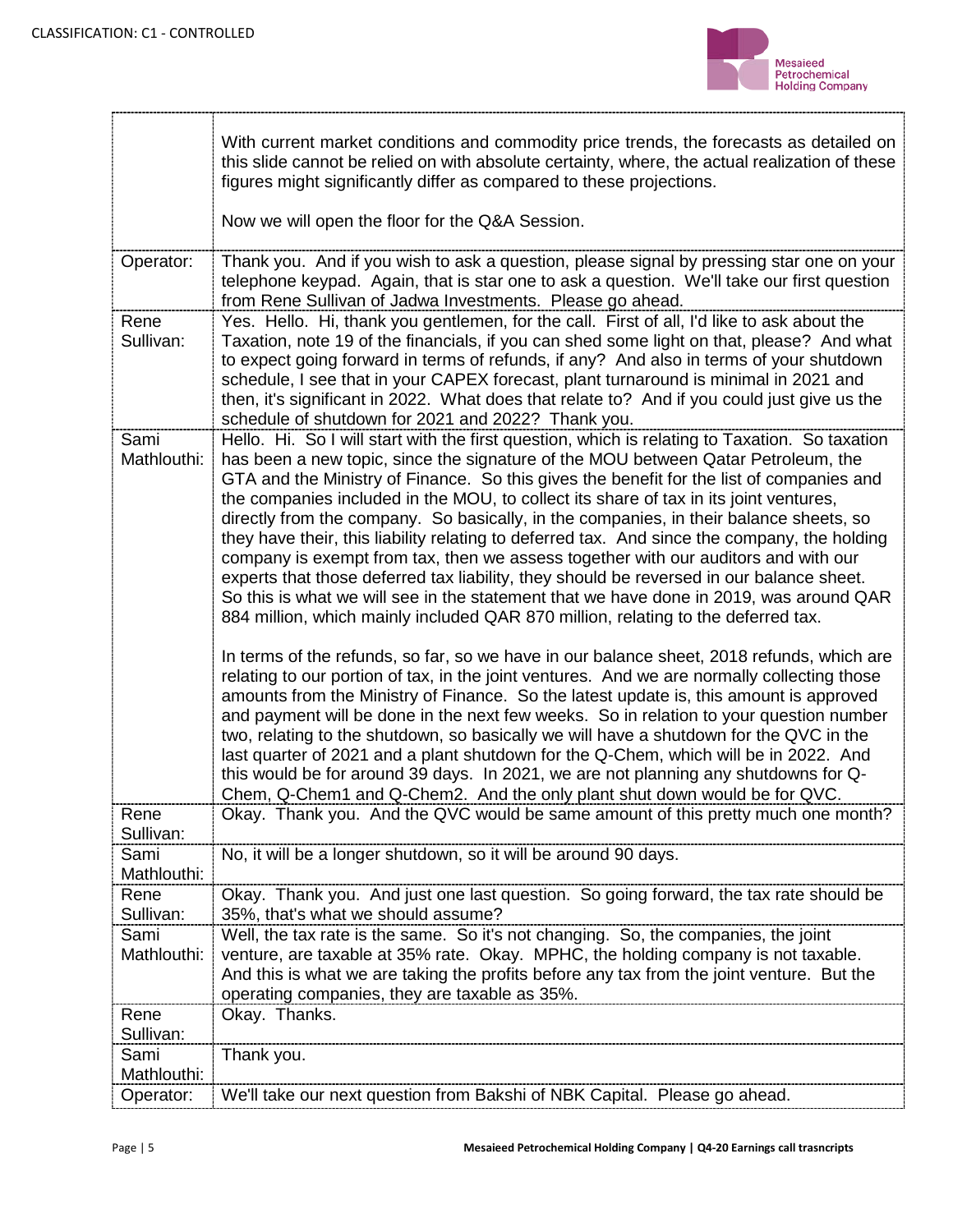

| Bakshi:     | Good afternoon, gentlemen. Thank you so much for the call. Just continuing with the             |
|-------------|-------------------------------------------------------------------------------------------------|
|             | CapEx, please comment on how should we think about, Maintenance CapEx for some of               |
|             | your operating assets, over a medium term? I mean, what's the thumb rule in arriving at         |
|             | our maintenance CapEx for these companies? Also given that you have a CapEx plan,               |
|             | provided in one of your slides for the next five years, and hence we will probably get a        |
|             | feel of what would be the free cash flow generation at the operating asset level, how           |
|             | should we think about dividends at MPHC level? Is there a stated policy? How does it            |
|             | work exactly? Thank you so much.                                                                |
| Sami        | Well, in terms of Maintenance CapEx, so our objective is always to keep our plants in a         |
| Mathlouthi: | good condition. So basically we will try our best to keep those plants in a good working        |
|             | condition. So there is no big change in terms of the Maintenance CapEx, in terms of the         |
|             | cost. So, we have plans that are agreed by our maintenance experts by the plant                 |
|             | managers. And based on those plans, we try to follow those expenditures. So, we try to          |
|             | control our cost as well, but in terms of expenditure, in terms of maintenance, we will         |
|             | keep very good attention to those plants. In terms of your second question was relating         |
|             | to the dividend policy. The dividend policy is depending from the cash flow generated by        |
|             | the company.                                                                                    |
|             |                                                                                                 |
|             | So, this year, if we look at 2020, so we are distributing 94% of dividend payout, 0.04. It's    |
|             | in line with what the company is generating. We'll try to keep some cash aside as well          |
|             | for any potential development. Part of we are doing, will slightly increase the capacity,       |
|             | especially the one relating to the sixth furnace. So this will have a positive impact on the    |
|             | free cash flow generated. And we will try to basically to distribute, in line of what we        |
|             | have done in the previous years.                                                                |
| Bakshi:     | So just to understand the dividend policy a little bit more, so are you hinting at that you     |
|             | keep an eye on the payout ratio, which is the dividend paid over Net Profit? Is that the        |
|             | key metric you keep an eye on, for arriving at the dividend for any particular year?            |
| Sami        | Well, honestly, it's not a static policy. So we look at, what will be the next development      |
| Mathlouthi: | plans, what will be the CapEx plan and based on that we decide the payout ratio. So we          |
|             | are not saying that we are distributing every year, 94% or 78% or 75%. If you look at the       |
|             | previous years, you will see its variable and it's based on the projected cash flows and        |
|             | it's based on the situation as well. So based on the price of our products and based on         |
|             | the macro environment.                                                                          |
| Bakshi:     | And thank you so much for that. And for the Maintenance CapEx, so I'm just trying to            |
|             | understand that how we arrive at a number for our internal forecast for some of the             |
|             | operating assets? So the numbers here, the forecast you have for 2023 to 2025, is that          |
|             | a fair estimate of what we should expect in terms of Maintenance CapEx, on an annual            |
|             | basis?                                                                                          |
| Sami        | It's a fair estimate. It's all based on the business plans and especially based on the plant    |
| Mathlouthi: | turnarounds that we are planning in 2025. So basically, what we are trying, we try to           |
|             | reserve part of the, we purchase some spare parts before actually the plant turnaround.         |
|             | And based on that, so we try to accumulate those expenses until the plant turnaround is         |
|             | taking place. So it's all based on the pre-approved business plans. And if there is any         |
|             | change, so it will be corrected in the next business plan.                                      |
| Bakshi:     | I'll just shoot in one last question. And if I have a follow-up, I'll probably join back in the |
|             | queue. Any quick comment on what exactly you're seeing in the caustic soda market?              |
|             | Prices have still not recovered as much as some of the other products. What exactly are         |
|             | the developments and how do you see the product's prices, behaving in 2021?                     |
| Sami        | Well, if you look at the presentation and the slides that we have submitted relating to         |
| Mathlouthi: | prices, some of the prices that we have seen are increasing actually, so except for the         |